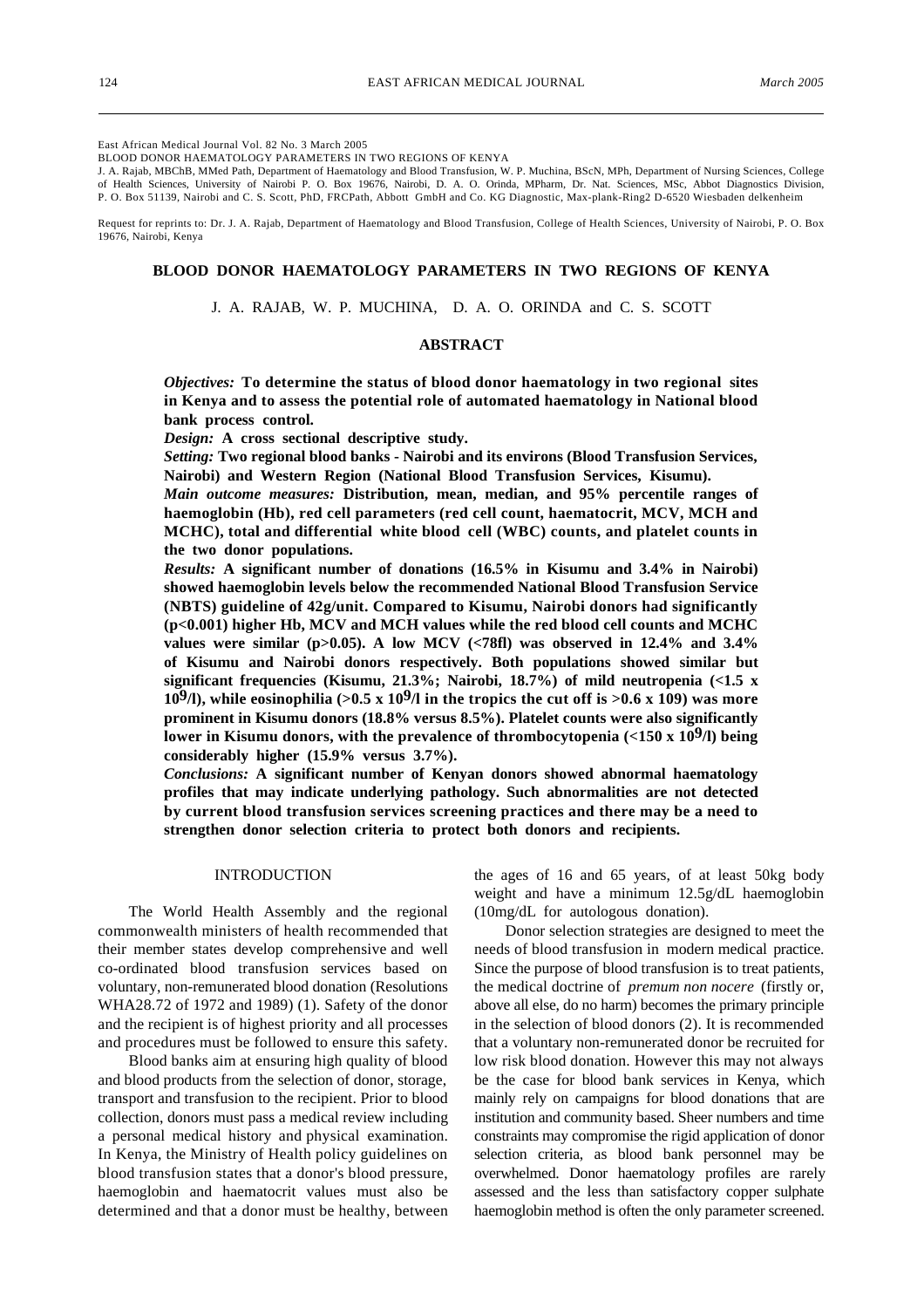Several factors including genetics, dietary patterns, sex, age, altitude and geographical location affect haematological parameters (3-5). This study was conducted in two regions in Kenya (Nairobi and Kisumu) with significant differences in altitude, climate, disease prevalence and ethnic origin in order to assess and compare blood donor haematological profiles. This survey represents the largest systematic study of blood donor haematological status in Kenya and was part of a larger study to determine the risk of Transfusion Associated Malaria (TAM). The haematological data obtained for blood donations obtained in this study also provided an opportunity to evaluate the potential utility of automated haematology for donor assessments and blood bank process control in Kenya.

## MATERIALS AND METHODS

*Blood donations studied:* Study samples included all consecutive donor units received at the regional blood transfusion centers in Nairobi and Kisumu over periods of three months. The only exclusions from this study were units that were identified as 'short donations' or those with measured haemoglobin of <6.0g/dl. A total of 3203 donations were haematologicaly analysed from the two centers; 1718 from Nairobi and 1485 from Kisumu.

Donor screening and selection was carried out according to MOH policy guidelines. Approximately 95% of blood donations were venesected geographically outside the blood banks and then transported to the central facilities. For Nairobi the furthest collection site was Kiganjo (173 km) while for Kisumu the remotest collection site (Bungoma) is approximately 200 km from the central blood bank. When possible the blood donations were sent to the central facility the same day or, if impractical, stored at the nearest District Hospital Blood Bank prior to transport the following day. Blood donations were collected using two different collection packs (Terumo, Japan; JM2, India) in Kisumu and one type in Nairobi (Terumo). The average blood donations for both sites were 400ml (acceptable range 350-450ml) with the anticoagulant volume being 60ml. The relative proportion of donor blood to anticoagulant in the collected units therefore corresponded to 0.85.

*Haematological analysis:* Aliquots of all donations were collected in bar-coded vacutainer tubes, and donation reference numbers and the results of all tests procedures were recorded on spreadsheets in both hard copy and electronic form. Samples were analysed with the Abbott Cell-Dyn CD3200 automated haematology instrument. This analyser is a fully automated system capable of reporting a total blood count (TBC) and five part differential with a throughout of 64 samples per hour. In normal operational mode, two main measurement principles are used. For the determination of haemoglobin concentration photometric light absorption is measured after haemolysis with a cyanide-free reagent. For all other measurements, including cell counting, sizing and leukocyte differentiation, optical analysis with a 633mm Helium-Neon laser is used. Throughout the study the quality control and instruments were maintained and calibrated according to the manufacturer's recommendations.

*Data inclusion criteria and statistical analysis:* Preliminary assessments (data not shown) of individual red cell, white cell and platelet parameters were undertaken in order to determine the effects of prolonged storage (i.e. delay

between donation collection and analyser processing). This was necessary to ensure that data were a true reflection of donor haematology status. Biological deterioration was assessed by empirical reference to the Cell-Dyn CD3200 graphical displays of neutrophil integrity, as a change in the morphological characteristics of this leukocyte fraction is a sensitive indicator of biological change (6,7).

For analysis of red cell parameters, all results (n=3203) were considered to be evaluable irrespective of biological deterioration. In contrast, neutrophil and platelet counts were significantly affected by sample ageing and thus, for the purposes of this survey, leukocyte population and platelet parameters were only assessed for the 1394 donations with no evidence of neutrophil deterioration.

Evaluable donations were statistically analysed to determine distribution frequencies (including mean and median) and 95% percentile ranges (defined as the mean  $\pm$  2SD). These were determined individually for Kisumu and Nairobi, and comparisons between the two donor groups were made using the independent samples t-test.

# RESULTS

*Red blood cell parameters:* A total of 3203 donor samples from two Kenyan regional blood banks (Nairobi, n=1718; Kisumu, n=1485) were analysed. The mean Hb concentration of 13.18g/dl for Nairobi donors (Figure 1a) was significantly higher  $(p<0.001)$  than Kisumu (12.63g/dl, Figure 1b) although red cell counts in both populations were similar (Table 1). Based on a nominal blood donation volume of 400ml, and applying the Council of Europe (CE) (8) guideline that minimum total haemoglobin content for any donation should be 45g then 24.4% of the Kisumu donations would have failed to meet this requirement compared to 8.7% of the Nairobi donations.

With regard to RBC mean cell volumes (MCV), there was also a significant difference between donors from Kisumu and Nairobi (Figure 2 and Table 1). In Kisumu, the most common abnormality was microcytosis i.e. MCV < 77fl (12.4% of donations), with relatively few donors (1.4%) having macrocytosis i.e. MCV > 100fl. In contrast, microcytosis was less common in Nairobi donors (3.3%) while the frequency of macrocytosis, although small (4.1%) was noticeably greater.

For the other evaluated red cell parameters, significantly (p<0.001) lower haematocrit and mean cell haemoglobin (MCH) values were obtained for the Kisumu donor population, almost certainly reflecting their clear tendency to microcytosis, while mean cell haemoglobin concentrations (MCHC) were broadly similar in the two donor groups (Table 1).

*White blood cell parameters:* Assessment of total and differential population absolute counts were undertaken only for donations that did not show biological deterioration (Nairobi, n=402; Kisumu, n= 992). Biological deterioration was observed with a much higher proportion of donations in the Nairobi series (76%) compared to Kisumu (33.2%) although this largely reflected the longer delay between time of collection and haematological processing.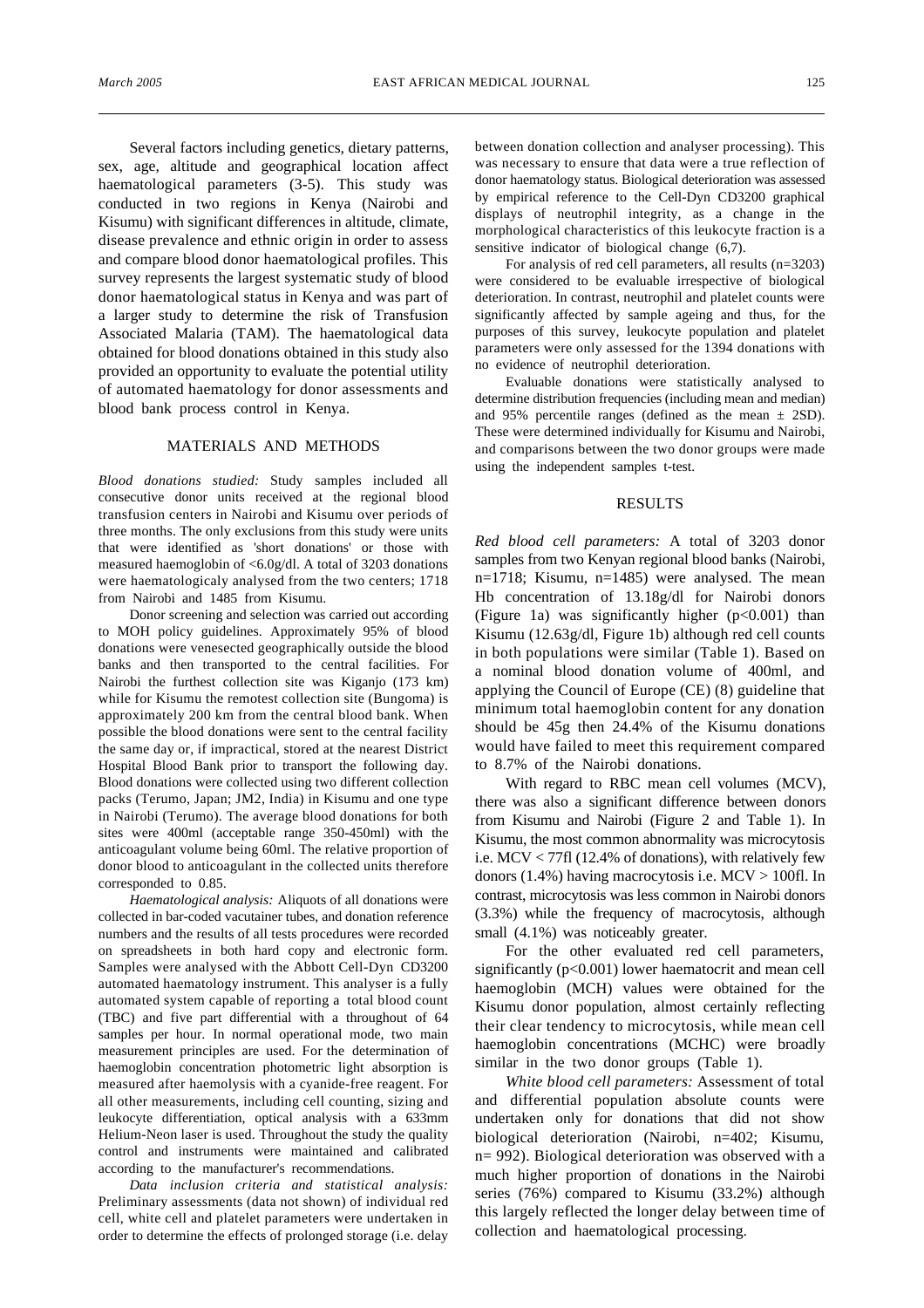# **Table 1**

## *Statistical analysis and comparisons of red cell parameters for 3203 donated units from two regional blood banks in Kenya*

| Region Group<br>and Statistics | (n)Haemoglobin<br>Level $(g/dL)$ | RBC count<br>$10^{12}$ /L | Haemoglobin<br>Level $(g/dL)$ | Haematocrit<br>(% ) | <b>MCV</b><br>f(L) | <b>MCH</b><br>(pg) | MCHC<br>(g/dl)    |
|--------------------------------|----------------------------------|---------------------------|-------------------------------|---------------------|--------------------|--------------------|-------------------|
| Nairobi $(n=1718)$             |                                  |                           |                               |                     |                    |                    |                   |
| $Mean + SD$                    | $13.18 + 1.44$                   | $4.52 \pm 1.04$           | $13.18 + 1.44$                | $40.68 \pm 3.91$    | $90.43 + 6.05$     | $29.28 \pm 2.27$   | $32.37 \pm 1.10$  |
| Median                         | 13.20                            | 4.52                      | 13.20                         | 41.00               | 90.60              | 29.50              | 32.40             |
| 95% range                      | $10.30 - 16.06$                  | $3.48 - 5.56$             | $10.30 - 16.06$               | $32.86 - 48.50$     | 78.33 - 102.53     | 24.76-33.80        | 30.17-34.50       |
| Kisumu $(n=1485)$              |                                  |                           |                               |                     |                    |                    |                   |
| $Mean + SD$                    | $12.63 + 2.30$                   | $4.56 + 0.85$             | $12.63 + 2.30$                | $38.88 + 7.10$      | $85.65 + 7.06$     | $27.86 + 2.83$     | $32.49 + 1.43$    |
| Median                         | 12.74                            | 4.51                      | 12.74                         | 38.79               | 86.41              | 28.21              | 32.45             |
| 95% range <sup>a</sup>         | $8.03 - 17.23$                   | $2.86 - 6.43$             | $8.03 - 17.23$                | $24.68 - 53.08$     | $71.53 - 99.77$    | $22.20 \pm 33.52$  | $29.63 \pm 35.30$ |
| <b>Difference</b>              | < 0.001                          | ns                        | < 0.001                       | < 0.001             | < 0.001            | < 0.001            | ns                |
| Combined $(n=3203)$            |                                  |                           |                               |                     |                    |                    |                   |
| $Mean + SD$                    | $12.92 \pm 1.91$                 | $4.54 \pm 0.70$           | $12.92 + 1.91$                | $39.84 + 5.69$      | $88.21 + 7.00$     | $28.62 + 2.64$     | $32.43 \pm 1.27$  |
| Median                         | 13.10                            | 4.52                      | 13.10                         | 40.20               | 88.77              | 29.00              | 32.40             |
| 95% range                      | $9.10 - 16.74$                   | $3.14 - 5.94$             | $9.10 - 16.74$                | $28.46 - 51.22$     | 74.22 -102.21      | 23.34-33.90        | 29.89-34.90       |

a 95% range defined as mean value ± 2SD. Differences between Nairobi and Kisumu obtained with independent samples t-test. ns, not significant (p>0.05)

**Table 2**

*Statistical analysis and comparisons of leukocyte and platelet parameters for 1394 donated units from two regional blood banks in Kenya*

| Region Group (n)<br>and Statistics | <b>Total WBC</b><br>count | Neutrophil<br>count | Lymphocyte<br>count | Monocyte<br>count | Eosinophil<br>count | Basophil<br>count | <b>Total Platelet</b><br>count |
|------------------------------------|---------------------------|---------------------|---------------------|-------------------|---------------------|-------------------|--------------------------------|
| Nairobi $(n=402)$                  |                           |                     |                     |                   |                     |                   |                                |
| $Mean + SD$                        | $5.16 + 1.46$             | $2.33 + 1.07$       | $2.18 + 0.62$       | $0.36 + 0.14$     | $0.21 + 0.29$       | $0.08 + 0.05$     | $291.6 + 95.6$                 |
| Median                             | 5.00                      | 2.20                | 2.10                | 0.35              | 0.10                | 0.10              | 282.0                          |
| 95% range                          | $2.24 - 8.08$             | $0.19 - 4.47$       | $0.94 - 3.42$       | $0.08 - 0.64$     | $0.00 - 0.80$       | $0.00 - 0.18$     | 100.4-428.8                    |
| Kisumu $(n=992)$                   |                           |                     |                     |                   |                     |                   |                                |
| Mean $\pm$ SD                      | $4.89 \pm 1.69$           | $2.21 + 1.05$       | $1.93 \pm 0.75$     | $0.38 + 0.20$     | $0.31 + 0.34$       | $0.06 + 0.04$     | $220.7 + 73.5$                 |
| Median                             | 4.59                      | 2.00                | 1.82                | 0.34              | 0.21                | 0.05              | 216.0                          |
| 95% range <sup>a</sup>             | $1.51 - 8.27$             | $0.11 - 4.31$       | $0.43 - 3.43$       | $0.02 - 0.77$     | $0.00 - 0.99$       | $0.00 - 0.14$     | 73.7-367.7                     |
| <b>Difference</b>                  | 0.01                      | ns                  | < 0.001             | ns                | < 0.001             | < 0.001           | <0.001                         |
| Combined $(n=1394)$                |                           |                     |                     |                   |                     |                   |                                |
| $Mean + SD$                        | $4.96 + 1.63$             | $2.24 + 1.05$       | $2.00 \pm 0.72$     | $0.37 + 0.18$     | $0.28 \pm 0.33$     | $0.06 + 0.04$     | $241.2 + 86.6$                 |
| Median                             | 4.70                      | 2.04                | 1.91                | 0.34              | 0.19                | 0.06              | 235.1                          |
| 95% range                          | $1.70 - 8.22$             | $0.14 - 4.34$       | $0.56 - 3.44$       | $0.01 - 0.73$     | $0 - 0.94$          | $0.00 - 0.14$     | $68.0 - 414.4$                 |

a 95% range defined as mean value ± 2SD. Differences between Nairobi and Kisumu obtained with independent samples t-test. ns not significant (p>0.05)

**Table 3**

*Frequency of defined haematological abnormalities in Kisumu and Nairobi blood donors*

| Abnormality               | Definition                 | Kisumu $(n=922)$ | Nairobi $(n=402)$ |  |
|---------------------------|----------------------------|------------------|-------------------|--|
|                           |                            | No. $(\%)$       | No. $(\%)$        |  |
| Severe Neutropenia        | <0.5 X 10 <sup>9</sup> /L  | 3(0.3)           | 5(1.2)            |  |
| Mild/Moderate Neutropenia | $0.5 - 1.5 \times 10^9$ /L | 212 (21.3)       | 75 (18.7)         |  |
| Neutrophilia              | $>10.0 \times 10^9$ /L     | 2(0.2)           | 1(0.2)            |  |
| Marked Eosinophilia       | $>1.0 \times 10^9$ /L      | 34(3.4)          | 6(1.5)            |  |
| Mild Eosinophilia         | $< 0.5 \times 10^9$ /L     | 153 (15.4)       | 28(7.0)           |  |
| Severe Thrombocytopenia   | $50 \times 10^9$ /L        | 5(0.5)           | 0(0.0)            |  |
| Mild Thrombocytopenia     | 50 - 150 x $10^9$ /L       | 153 (15.4)       | 15(3.7)           |  |
| Thrombocytosis            | $>450 \times 10^9$ /L      | 5(0.5)           | 9(2.2)            |  |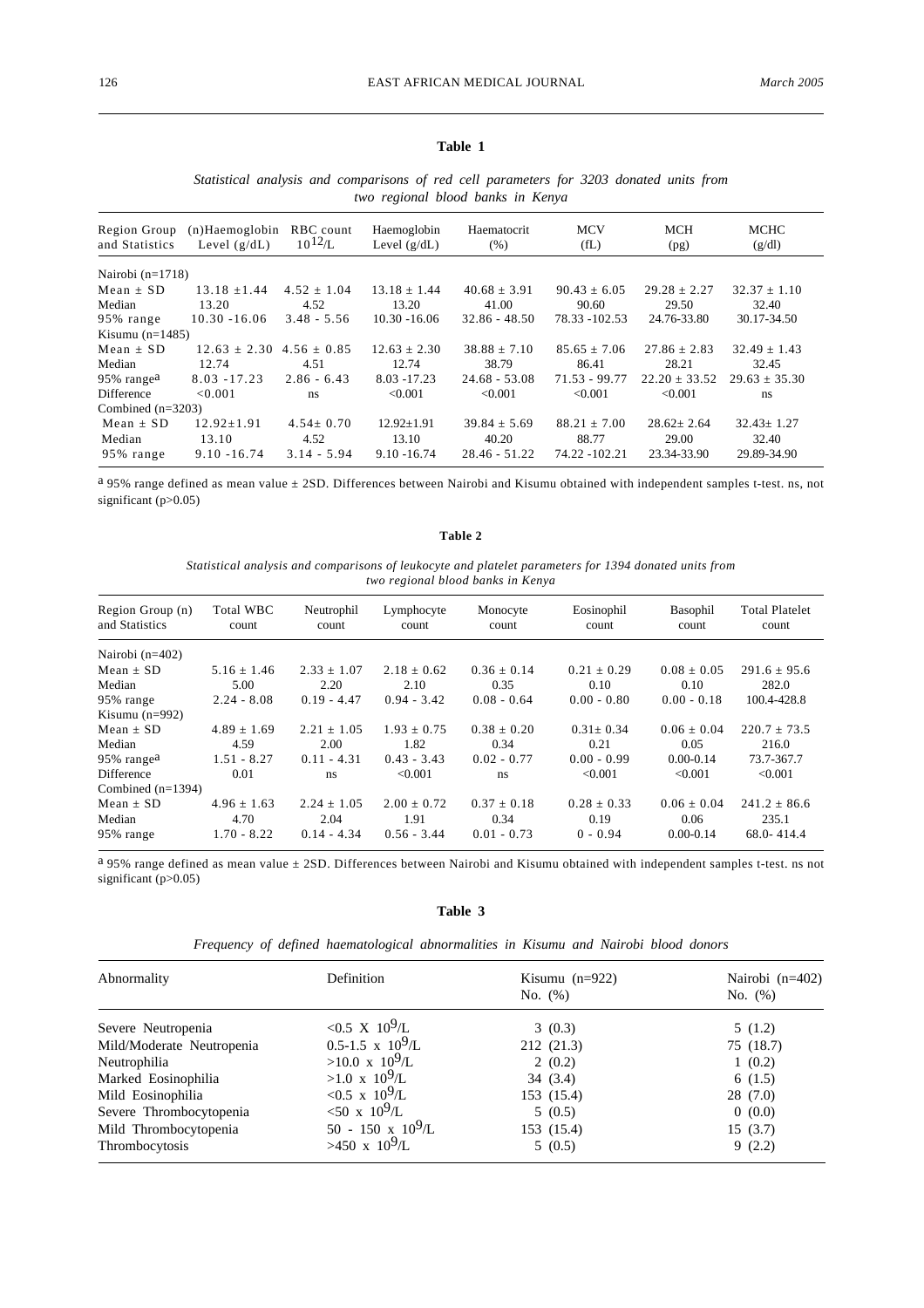Examination and comparison of total WBC counts indicated lower (p=0.01) values in Kisumu, which appeared to be primarily due to, significantly  $(p<0.001)$ lower absolute lymphocyte counts (Table 2). Despite the overall trend for lower lymphocyte counts in the Kisumu donor group, no significant individual donor abnormalities associated with lymphopenia (or lymphocytosis) were observed. Specific review of leukocyte population numbers also revealed a high frequency of neutropenia in both the Kisumu and Nairobi donor populations (Table 3), with a small number of these being severe  $( $0.5 \times 10^9/L$ ). In$ addition, eosinophilia  $(>0.5 \times 10^9)$  was more commonly seen in Kisumu donors (18.8% compared to 8.5% in Nairobi), and this was marked  $(>1.0 \times 10^9$ /L) in a significant minority (Table 3).

*Platelet parameters:* Platelet counts in the Kisumu donor population were significantly lower  $(p<0.001;$ Table 2) than seen in Nairobi. In addition, the distribution of donation platelet counts for the two blood bank sites showed that thrombocytopenia was more likely to be seen in the Kisumu population. While a small proportion (3.7%) of donations from Nairobi had mild thrombocytopenia, almost 15% of the Kisumu donations had reduced platelet counts (Table 3).

### DISCUSSION

Kenya National Blood Transfusion Service operational practices requires collection of blood from healthy non-remunerated volunteer donors who are expected to undergo a medical examination and submit to a health questionnaire relevant to blood donation (1). Only individuals who meet certain criteria are recruited, and donors are accorded every opportunity to defer if they feel that their blood may not be safe for transfusion. Haemoglobin is the only required haematological measurement (12.5g/dl and 10g/dl for autologous donation) in the transfusion guidelines (1) and criteria for other haematological parameters are not stated. However, in this survey of donor haematology a significant number of collected blood units in both Kisumu and Nairobi regions had total haemoglobin levels below the minimum Council of Europe (CE) (8) guideline of 45g. This implies a flaw in the mechanisms of donor selection and/or efficiency of the current copper sulphate haemoglobin screening method.

The Nairobi and Kisumu regional blood processing centres have similar transfusion services practices but differ significantly with respect to altitude, population composition (ethnic diversity) and disease (especially malaria) prevalence. These factors are important, as they are likely to affect haematological status (9). Most donations are collected as part of institutional campaigns and donor haemoglobin level is assessed with the copper sulphate method. Approximately 95% of donations are venesected geographically outside the blood bank and transported to the central facility within 6 to 8 hours of collection or, if this is impractical, the following day after overnight storage at an appropriate local facility. In this process, maintenance of blood between 1 and 10°C during transport and storage is an important requirement for ensuring the availability of a safe blood supply (10).

In this study, regional variations in haematology profiles associated with nutritional deficiencies and disease prevalence were demonstrated. This is a reflection of the economic status of the populations and accessibility to healthcare. All the red cell indices except red cell count and MCHC showed significant differences between in the two studied donor populations. Nairobi province is at a higher altitude and is a cosmopolitan population, being the industrial and administrative capital of the country. Most donors are of African origin although from diverse ethnic backgrounds. Another important factor that may contribute to the observed differences in the red cell data is the endemicity of malaria in Kisumu region. Nairobi is a presumed malaria-free zone whereas transmission becomes holoendemic during the wet humid season in Kisumu region (11). Additionally, in many rural populations sub-clinical helminthic infections (especially hookworm) are also prevalent. Consequently, the combined effects of chronic malaria and helminthic infections together with nutritional deficiencies (12), are likely to be the main causes of lower haemoglobin levels in the Kisumu donor population. Although there is no defined donation standard for MCV, it is nevertheless a useful parameter for highlighting the existence of potential donor pathology that may otherwise be unrecognised. The microcytosis observed in a significant proportion of the Kisumu donors further supports the interpretation of negative iron balance in this population. Both clinical and sub-clinical iron deficiency constitute one of the most frequently encountered nutritional anaemias and the prevalence of iron-responsive microcytic hypochronic anaemias varies from 9% - 70% in different population groups (13). In Kenya iron deficiency anaemia accounts for 7.4% - 38.6% of all anaemias (14).

Both donor populations also showed significant frequencies of neutropenia, with a small proportion of these being severe in nature. The relatively low absolute WBC and neutrophil counts, compared to those reported for Caucasians, is similar to previous findings in Kenya (15) and other African populations where dietary, environmental and genetic factors have been implicated (16-19). Eosinophilia was the other commonly observed leukocyte abnormality and was particularly evident in the Kisumu group. This again would be consistent with the higher prevalence of parasitic diseases (notably helminthic) infestations in this region.

The much higher frequency of thrombocytopenia in Kisumu donors (15.9%) compared to those from Nairobi (3.7%) is also in accord with undetected illness, such as sub-clinical malaria, or other environmental factors.